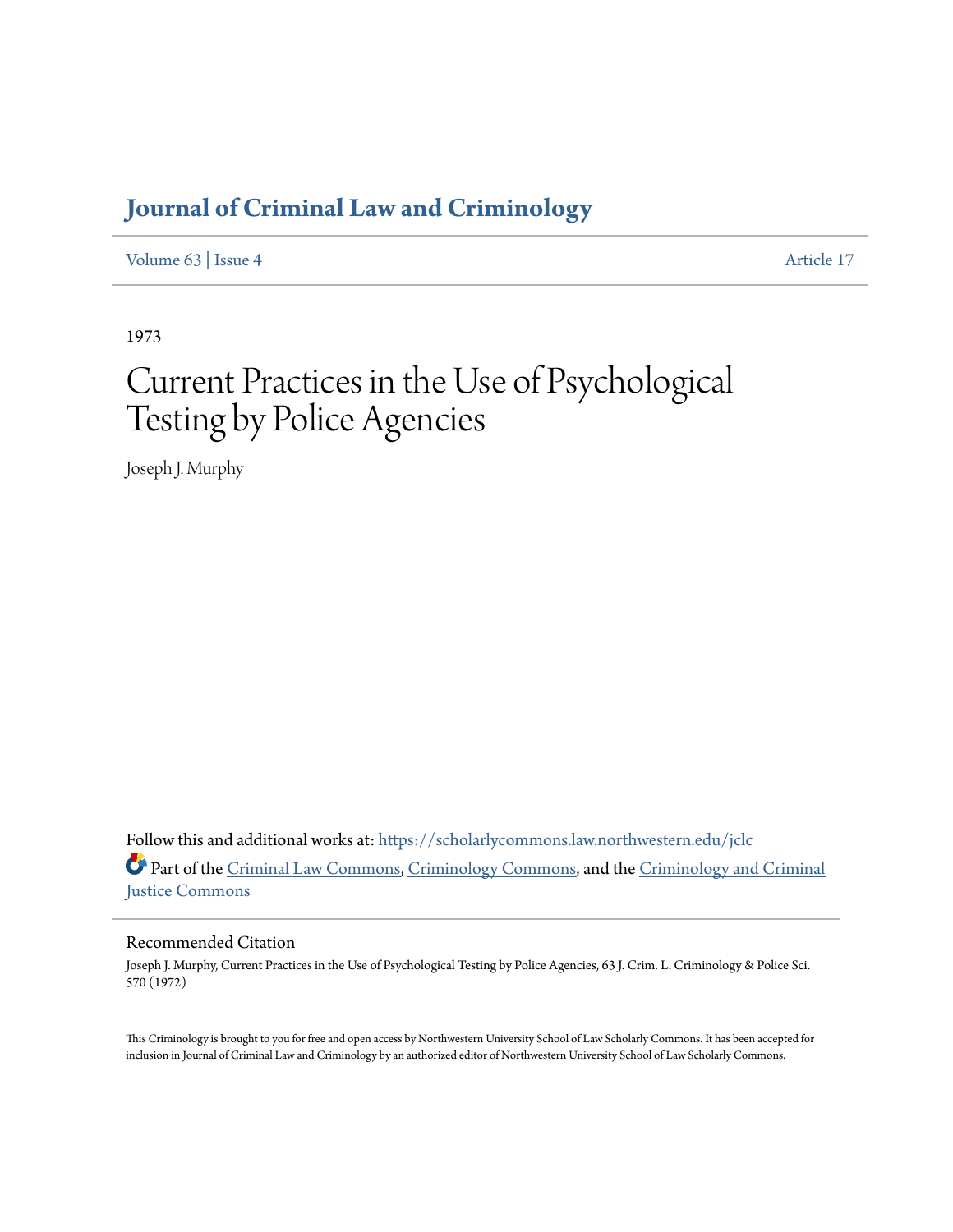### **CURRENT** PRACTICES **IN** THE **USE** OF **PSYCHOLOGICAL** TESTING BY POLICE **AGENCIES**

#### JOSEPH J. MURPHY

Joseph **J.** Murphy was AssistantProfessor of Criminal Justice, West Virginia State College, Institute, West Virginia. For nine and a half years Professor Murphy served as a New York City Police Officer. He received his Master of Arts degree in Psychology from John Jay College of Criminal Justice, City University of New York.

The National Advisory Commission on Civil Disorders (1968) in its report to the President concerning the role of the police pointed out that there existed a need to weed out those individuals in the law enforcement field who displayed signs which indicated that their personal prejudices would interfere with the proper administration of their duties. It was indicated that the mere testing of individuals on their ability to answer questions pertaining to grammar, mathematics, and local ordinances was not sufficient by itself to perform this important task. Some agencies in addition to administrating examinations of the type noted above also use an oral interview to assess the character of applicants. The Commission criticized this procedure because it considered the oral interview too subjective a method of testing an individual's qualities. This type of test was considered insufficient to recognize unsuitable individuals because of the difficulty in developing valid and reliable oral tests. In addition, this type of examination was looked at as a means of utilizing political influence to sway the interviewer's judgement.

The Commission recommended that there should be some other method of screening applicants in addition to the methods currently in use. It was pointed out that the current procedures were insufficient by themselves to eliminate those candidates that have personality disorders or other similar defects. It was recommended that police agencies use trained personnel, psychologists and psychiatrists, to conduct interviews with police applicants. It was also recommended that each candidate be subjected to a battery of psychological examinations in order to determine whether a particular candidate was qualified for police work.

This concept is not new. For years police administrators have been aware of the need to eliminate those individuals who were emotionally unsuitable for police work. It was first proposed by

Terman (1917) to use mental and scientific testing techniques in the selection of policemen and firemen. Terman administered the Stanford Revision of the Binet-Simon Intelligence Test. Terman felt that the testing of general intelligence was the most important factor, aside from moral integrity, in determining the fitness of an applicant for police or fire work.

Kates (1950) conducted a study with twentyfive volunteer New York City patrolmen to ascertain the personality traits possessed by policemen. He was of the opinion that an individual with certain personality characteristics, just short of a thoroughgoing psychotic disorganization, might be attracted to and satisfied with an occupation because his personality traits were compatible with its demands. He tested this group to find out if this type of relationship existed in police work. He also postulated that there would be a relationship between personality and adjustment or maladjustment in the emotional sphere with interest and satisfaction in the occupation. Kates administered the Rorschach Test and the Strong Vocational Interest Blank. As a result of the Rorschach Test he found that the degree of maladjustment of policemen was slightly but insignificantly greater than that of biologists and slightly but insignificantly smaller than that of routine clerks. He concluded that policemen probably, as a whole, demonstrated as many signs of maladjustment as may be found in other groups. The policemen that were tested showed a high level of job satisfaction although there was no relationship between this and job interest. Kates correlated the results of the Rorschach and the Strong Vocational Interest Blank tests and concluded that there was a significant relationship between job satisfaction and maladjustment. Finally, Kates pointed out that policemen with high police interests tended to be markedly introversive, to have adequate ability to accept their own strivings and outlook as mature,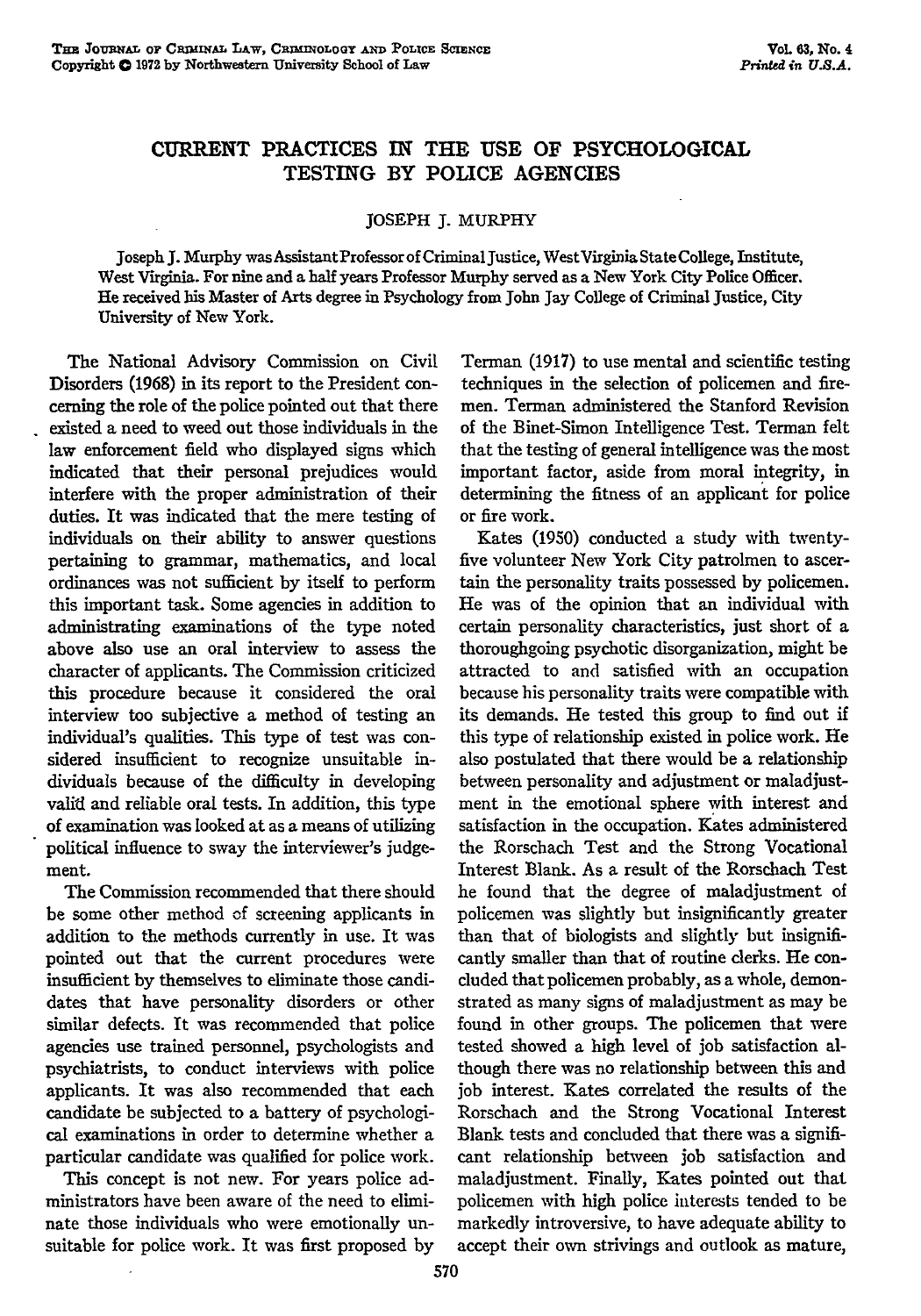to be relatively unresponsive to stimuli from without, and to be lacking in the capacity to think along conventional lines.

The selection methods of the Los Angeles Police Department which included the use of psychological testing and a psychiatric interview were discussed in an article by Rankin (1957). Los Angeles began to use these tools in their selection process in June, 1953. They used the group Rorschach and the Minnesota Multiphasic Personality Inventory (MMPI). Rankin indicated that the rationale offered for the incorporation of personality testing was the recognition that candidates would attempt to make the most favorable impression possible and that instruments were needed to determine the candidate's personality structure and emotional attitude. The results of the Rorschach and the MMPI examinations were used by Rankin along with his own impressions of the clinical interview of each candidate to evaluate each for acceptance or rejection. After the other delimiting factors had been used, that is, failing the written test, the physical examination, etc., the remaining 161 candidates were subjected to psychological evaluation. As a result of this evaluation twenty-five candidates were eliminated. He classified the candidates that were rejected as a result of this evaluation as either latently borderline psychotic, as inadequate personalities, schizoid personalities, and paranoid personalities.

Rankin concluded as a result of this study that there existed the possibility for meaningful research based on the use of the Rorschach and MMPI tests. He further concluded that the attitude towards authority and the need for security could be assessed. However, he indicated that he was not prepared to label these attitudes and needs as good or bad with regard to the performance of an individual in the role of a police officer. Rankin stated that those individuals whom he rejected as candidates for one or more of the personality disorders previously indicated would fall in the category of what he considered to be a bad police officer.

Rhead, Abrams, Trosman, and Margoles, (1968) reported on their examination of over 1,000 applicants for the position of police officer in the Chicago, Illinois Police Department. The applicants were given the MMPI and a variation of the Draw-A-Person Test. Those candidates who showed an extreme MMPI profile and a marked disturbance in the Draw-A-Person Test were also given the Rorschach Ink Blot Test, the Thematic Apperception Test (TAT), the Wechsler-Bellevue Test, and other tests deemed appropriate. From this group the psychologist selected those candidates that had questionable results and asked them to appear before an advisory board comprised of the psychologist and two psychiatrists. During the period that the researchers were employed by the Chicago Civil Service Commission the board rejected 30% of those candidates who appeared before it. In their studies the board found that at least 20% of those rejected showed evidence of grossly incapacitating illnesses.

It was the conclusion of the researchers that the success or failure of an individual in police work was not determined by the unconscious conflicts of the individual or by his ego defenses. Rather, that it depended on the degree to which the ego had remained undistorted in response to those conflicts. They recommended that projective testing and the psychiatric interview should be utilized by police agencies in the selection of future recruits.

It is obvious from a review of the literature that some work has been performed with regard to the use of psychological testing by law enforcement agencies. Unfortunately, the author was not able to find any recent survey of police agencies to determine how widespread was the use of such tests in the selection process of candidates to these departments.

Two previous surveys, one in 1957 and another in 1963, had been conducted to ascertain the extent to which psychological examinations were being used by police administrators. The first survey revealed that only fourteen agencies were using psychological examinations and the second survey indicated that twenty-two agencies were using such methods.

It was assumed by the author that there had been an increase in the use of psychological testing in the selection of police officers as a result of the emphasis placed on the need for such examinations. His opinion that there was a need to conduct a survey to determine the extent to which psychological examinations were being employed in the selection of law enforcement officers led to the present study.

#### METHODOLOGY

The initial reason for conducting this survey was to determine to what extent police agencies throughout the United States utilized psychological testing in the selection of police officers. A further purpose was to determine whether police adminis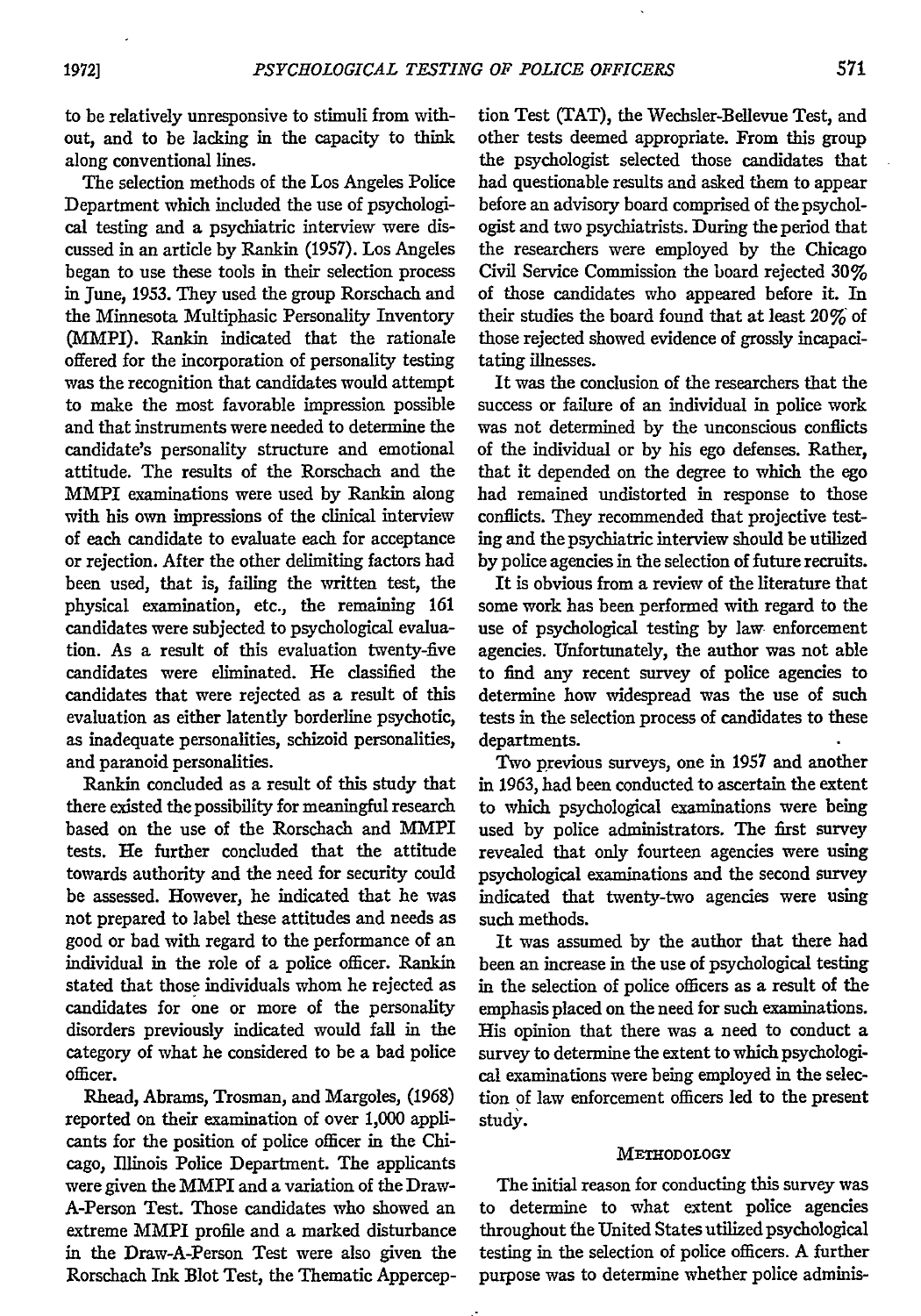trators also used such tests in their evaluation of police officers before they were given their assignments or before they were promoted to higher positions.

The method used to obtain the information necessary for this study was through the use of a four page questionnaire which was sent with a cover letter explaining its purpose. This questionnaire was sent to 258 "local" police agencies throughout the United States. In addition, this questionnaire was also sent to forty-nine "state" police agencies. The only state to which this questionnaire was not sent was Hawaii which does not have a state police agency.

There were two criteria which were used to determine those "local" police departments that would receive a questionnaire. The first criterion was that the "local" police agency must serve a population of at least 50,000 people. The second qualification was that the "local" police agency selected must have more than **100** police officers in its department.

In order to determine those "local" police agencies that met these two qualifications the author used the following sources:

**U.S.** Bureau of the Census, Metropolitan Area Statistics. Reprinted from *Statistical Abstracts of the United States.* Washington, **D.C.: 1970. U.S.** Federal Bureau of Investigation. *Uniform Crime Reports for the United States.* Washington, D.C.: 1969.

It was also decided to send the "state' police agencies a copy of the questionnaire because they represent a unique type of police officer. Most "local" agencies permit their recruits to reside in the community where they live during their training period. With few restrictions they are permitted to function in the normal activities of society. However, this is not the case with most of the "state" police agencies. Many such agencies have rules which prevent them from hiring a candidate who is married. Most require that their candidates live in barracks during their training period with few days off to visit their friends and relatives. The training period is similar to that experienced by the individual entering the armed forces. Even after the men complete their training they are required to work long hours and must live in the barracks during their work week. In viewing the more normal life experienced by the "local" police officer one must wonder what are the incentives

that draw a man into the ranks of the "state" police agency. Naturally, as an offshoot of this, one must wonder what the selection methods are for hiring a candidate seeking employment as a "state" police officer. In an attempt to find an answer to this problem the author decided to include "state" agencies.

As mentioned previously, the instrument used in this survey was a four page questionnaire which was accompanied by a cover letter explaining its purpose. The questionnaire was comprised of sixteen questions which the author felt were pertinent to this investigation. The first two questions dealt with the number of police officers in the department and the total population that the department serviced. The next four questions concerned themselves with the general testing requirements of a candidate to the police agency. The remaining ten questions were items which sought information about the influence, if any, that psychological examinations had in the selection procedures of a police applicant, and in the evaluation of a police officer for assignment and promotion.

#### **RESULTS**

As a result of sending out this questionnaire the author received 203 responses out of a possible 307. There were thirty replies out of a possible fortynine from the "state" police agencies and 173 replies from the "local" police agencies out of the 258 questionnaires.

In response to the question dealing with the use oi psychological examinations only seventy-six, or 43.93% of the "local" police agencies indicated that they used such tests in examining police candidates. Out of the thirty "state" agencies replying to this questionnaire only four, or 13.33% of them utilized psychological testing in the selection of their candidates. As a result of this survey it was determined that out of 203 responses only eighty, or  $39.41\%$ of those replying used psychological testing to evaluate potential law enforcement officers.

Table 1 indicates the types of psychological examinations that are being utilized by various law enforcement agencies in the screening of applicants. A review of this table discloses that there were thirty-six different types of psychological examinations being used by the eighty agencies employing such testing methods in the screening of candidates seeking a law-enforcement position.

It is noted that the MMPI is employed by thirty-nine of the eighty agencies using such testing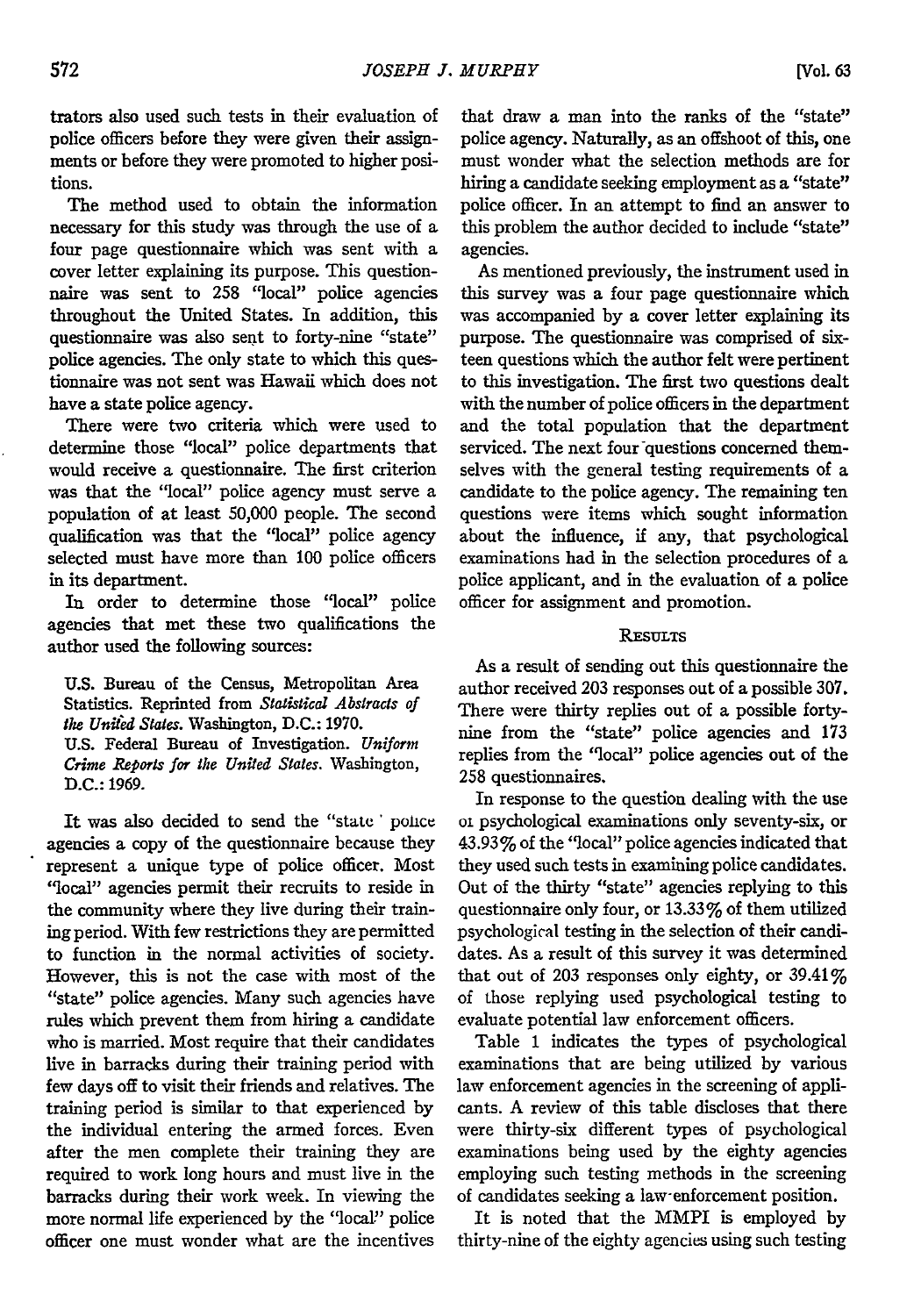procedures. **This** represents 48.75% of the using agencies. The psychiatric interview was indicated as being the next most used method of examining a candidate for his suitability. This method was used **by** thirty-three of the agencies or 41.25% of the total using psychological methods in the selection process. The remaining examinations seemed to be limited in use with the exception of the Army General Classification Test **(AGCT)** and the Rorschach Ink Blot Test. Both of these showed some frequent use. One agency has prepared its own psychological examination and administers it to police candidates.

When questioned as to how they use the results of the psychological examinations thirty-five agencies stated that they automatically rejected any applicant who failed them. Thirty-three other agencies indicated that they take the results of these examinations into consideration when making a final evaluation of the candidate. Five agencies sent the applicant to a psychologist for a further interview **if** he scored low on the psychological tests. These agencies made their final decision after reviewing the report of the psychologist concerning the candidate. **If** the report was negative, they automatically rejected the applicant. Three agencies indicated that they were currently studying the results of the psychological testing methods they were employing. It was indicated that these results had no bearing in the final selection of candidates. One agency indicated that it was studying the results of these tests in an attempt to determine the racial attitudes of each candidate. Another agency notified each recruit about his results on the psychological examinations. The recruit was informed of his weaknesses and advised that an attempt should be made to improve in those areas. The potential of a candidate for police work was evaluated by one agency as a result of the psychological examinations taken **by** this candidate. One agency did not answer this question.

When questioned about the influence of these examinations on assignments and promotions five agencies indicated that they considered the results in both assignment and promotion. Seven other agencies indicated that they considered the results of psychological examinations before making assignments and three other agencies indicated that they consider these results when making promotions. One agency, the Kansas State Police, indicated that they had experimented with using the results of these examinations for promotions

#### TABLE 1

#### TYPES OF PSYCHOLOGICAL **EXAMINATIONS** IN USE **BY** POLICE **AGENCIES**

| Type of Examination                        | Frequency<br>of use |
|--------------------------------------------|---------------------|
| Minnesota Multiphasic Personality Inven-   |                     |
| tory                                       | 39                  |
| Psychiatric Interview                      | 33                  |
| Army General Classification Test           | 13                  |
| Rorschach Test                             | 9                   |
| Otis Ouick Scoring Mental Ability Tests    | 7                   |
| Sentence Completion Test                   | 5                   |
| Wechsler Adult Intelligence Scale          | 4                   |
| California Psychological Inventory         | 4                   |
| $Draw-A-Person Test.$                      | 4                   |
| House-Tree-Person Test (Tree Test Only)    | 4                   |
| Cattell Intelligence Test                  | 3                   |
| Strong Vocational Interest Blank           | 3                   |
| Edwards Personal Preference Schedule       | 3                   |
| Allport-Vernon Scale of Values             | 2                   |
| Guilford-Zimmerman Interest Inventory      | 2                   |
| Kuder Preference Record-Personal           | $\overline{a}$      |
| House-Tree-Person Test (House Test Only).  | $\overline{2}$      |
| House-Tree-Person Test (Person Test Only). | 2                   |
| Taylor-Johnson Profile Analysis            | $\overline{2}$      |
| Bender-Gestalt Test                        | $\overline{2}$      |
| 16 Personality Factors Test                | $\overline{2}$      |
| Thematic Apperception Test                 | $\overline{2}$      |
|                                            | 1                   |
| Gordon Personal Profile                    | 1                   |
| Adams-Tepley Personnel Audit               | 1                   |
| Cornell Word Form-2                        | 1                   |
| Flanigan Aptitude Classification Test      | 1                   |
| Thorndike Aptitude Test                    | 1                   |
|                                            | 1                   |
| Thurston Temperament Schedule              | 1                   |
| Nelson-Denny Reading Test                  | 1                   |
| Watson-Glaser Critical Thinking Appraisal  | 1                   |
| Quick Test                                 | 1                   |
| Culture Fair Intelligence Test             | 1                   |
|                                            | 1                   |
| Self-Prepared Psychological Test           | 1                   |
|                                            |                     |

but found the results of these tests to be inconclusive and had discontinued this practice.

The responding agencies that used psychological testing methods were asked to explain why their department gave such examinations. It was indicated by forty-two agencies that these tests helped to determine those individuals that were emotionally unstable. As a result, it was possible to weed out those candidates who would not in the department's opinion make good police officers. Eleven agencies indicated that these tests enabled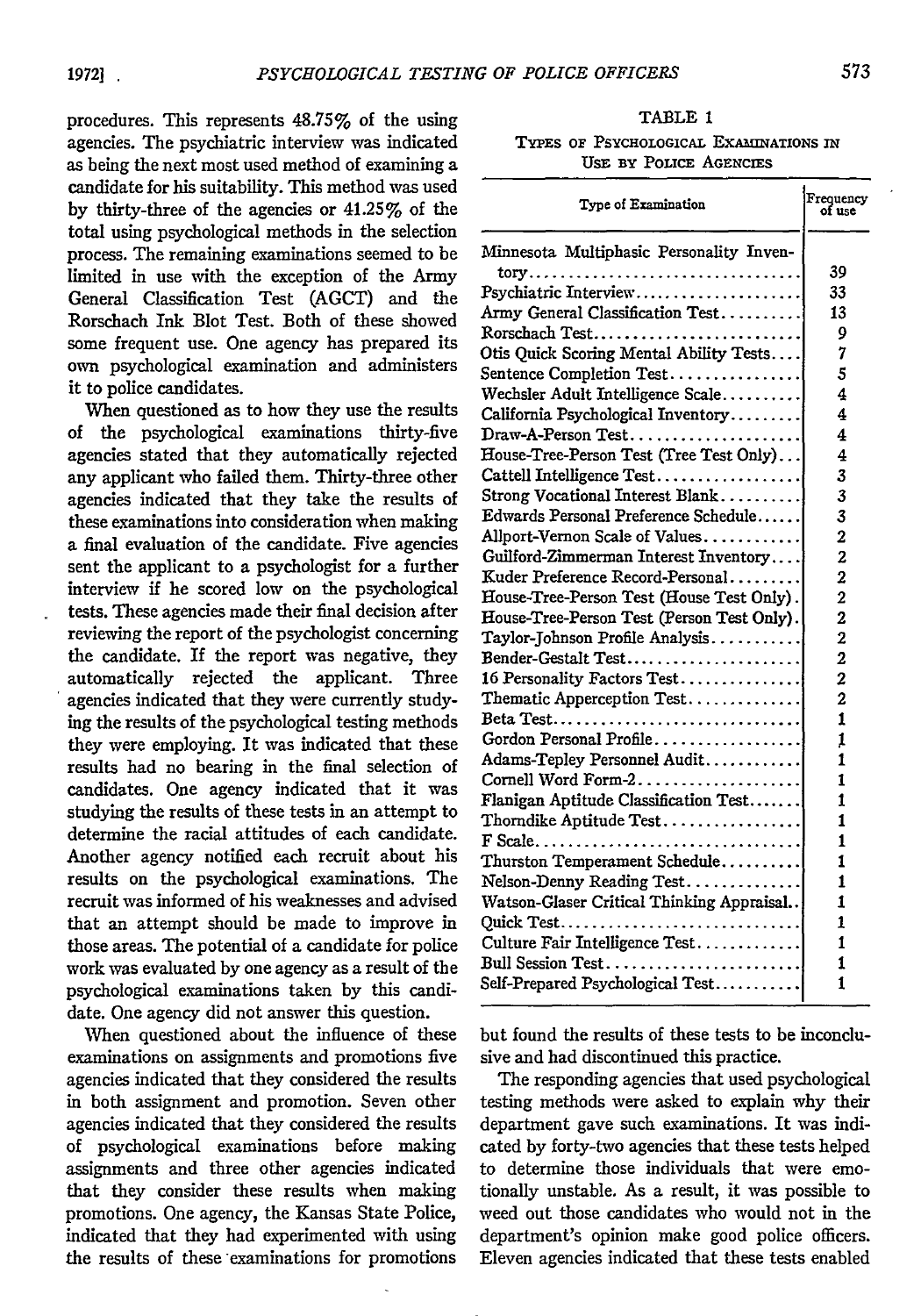them to find out if an individual was suitable for

police work. Five agencies stated that these tests were important because they were able to determine the motivation of an individual for taking the police examination. Five agencies stated that they were interested in upgrading the quality of their members and psychological examinations helped in this task. Two agencies stated that these examinations assisted them in making a determination as to those candidates who had the ability to empathize with the people they were servicing.

Those responding agencies that indicated that they did not currently employ psychological examinations were asked to indicate whether or not they contemplated using such methods in the future. Only twenty-three agencies out of the 123 who do not currently use these methods indicated that they intended to implement them in the selection of recruits. Twelve agencies stated that they might introduce such testing in the future but could not make a definite commitment. The remaining eighty-eight agencies had no intention of implementing the use of psychological testing in the selection procedures of their department.

In connection with the above findings there were five agencies, two "local" and three "state", which indicated that they had at one time used such tests but upon review had discarded them. The following is an excerpt from the letter received from the Columbus, Ohio Police Department relative to this matter. The author believes that this sums up the feelings of the five agencies which have discontinued these selection tests.

... we scrubbed the tests for several reasons. Not only were they of questionable legality, but it was our experience that they failed to produce tangible results. This is, of course, in addition to the high costs of the program.

The following is a further quote from this same letter which indicates the attitude of the writer:

**...** it seems incomprehensible to us that an appli- **-,nt's** potential performance as a police officer can be predicted on his response to a handful of questions. During the time of these tests, there is no doubt that many potentially fine officers were disqualified because of the arbitrary nature of the exams.

It is apparent from this letter that the utilization of psychological testing in the selection of police officers is not considered a cure-all by all law enforcement administrators.

#### **DISCUSSION**

Towler (1964) recognized that the attitude of the police officer towards the people he services plays an important role in the welfare of the community in which he patrols. It is important that the man or woman chosen to serve in the role of a police officer be the best qualified.

In order to accomplish the task of hiring only the best qualified, each police agency must establish strigent criteria for a candidate to meet. It has come to be recognized by many experts that psychological examinations should be included as a part of each candidate's selection procedure. As has been indicated previously, the main purpose of this survey was *to present* the extent to which psychological examinations were being used by police agencies to assist in the evaluation and selection of those individuals seeking employment as police officers. The second purpose of this investigation was to determine to what extent police administrators use the results of the psychological examinations in making assignments and also in considering their personnel for promotion.

As a result of this present survey it was determined that  $39.41\%$  of those that replied used psychological examinations in the selection of their personnel. This was a much larger percentage than Olgesby (1957) received in response to his questionnaire. He indicated that only fourteen out of the ninety replying agencies, or only 15.56%, used any type of psychological testing. As a result of their survey Narrol and Levitt (1963) concluded that only twenty-two of the replying agencies were using psychological methods in evaluating police applicants. This represented 38.60% of their return. As can bc observed by comparing the figures of the Narrol and Levitt study against the return experienced in the present survey there has been only a small increase in the percentage of agencies using psychological examinations today **q** compared to 1963. It can be said, therefore, that the use of psychological testing methods in the selection of recruits has not increased significantly in the eight years since the last survey.

A review of the responses received disclose that there is a great reliance on the use of the MMPI in examining candidates. Out of the eighty agencies using psychological testing thirty-nine of them, or 48.75%, stated that they vsed this examination. There were nineteen agencies which indicated that this test was used in conjunction with one or more other examinations. Although there exists a heavy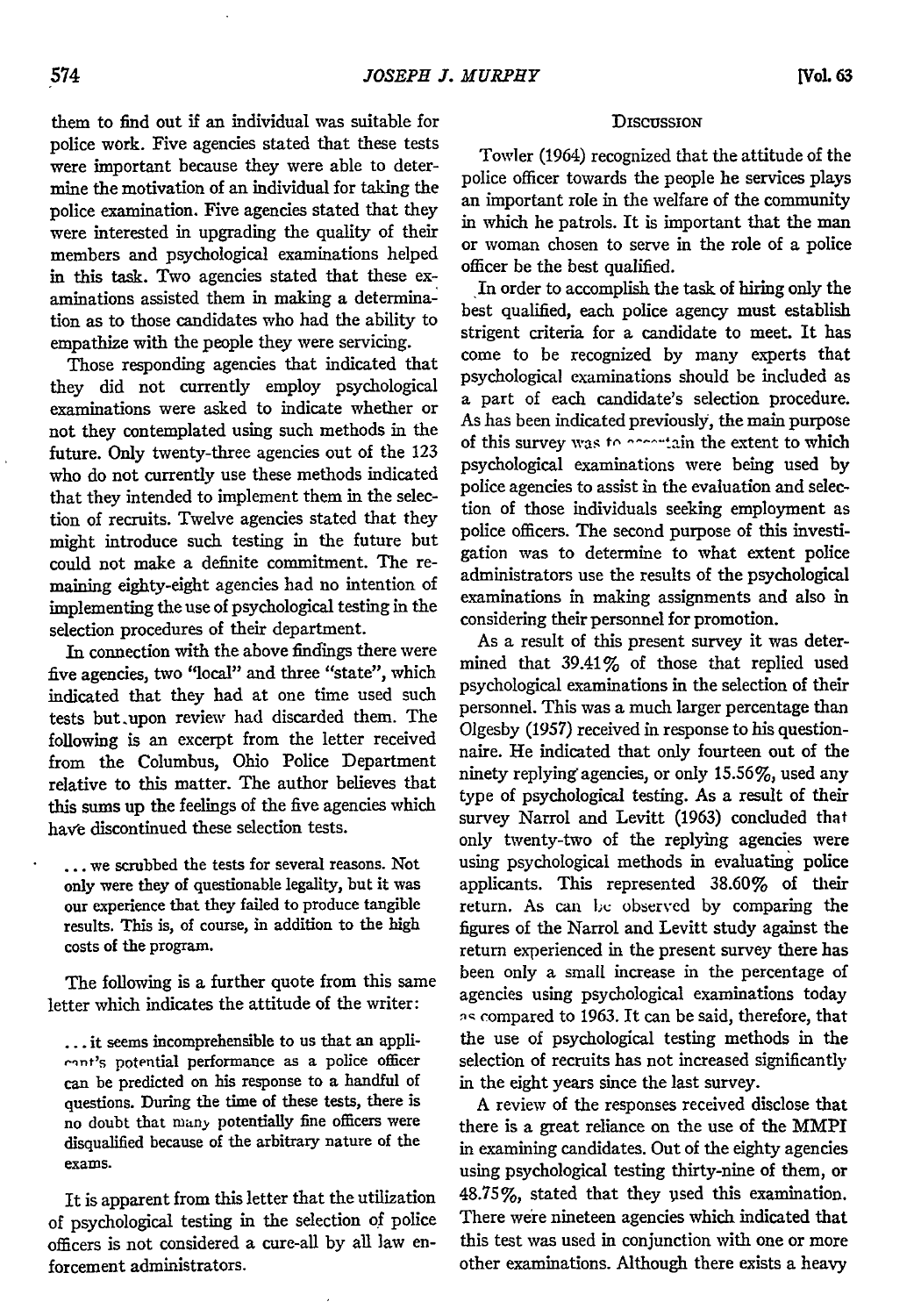reliance on this examination its validity in the police selection process has been questioned. Not enough literature has been published wherein follow-up studies have been made to ascertain whether the results achieved from using the MMPI in selection procedures have proven positive. It has been pointed out by Mills, et al. (1966) that the personality inventory examination has been standardized on different populations from that of the police recruit. The researchers were of the opinion that the extrapolation from the standardized group to the police group is questionable. In addition, they pointed out that the police candidate appeared more guarded than the average job applicant and that the responses of the police candidate are more difficult to interpret because they are not typical of the individual's usual functioning. Rankin (1957) has also pointed out this weakness and he has suggested that a study be conducted to create examinations that would have more validity for the testing of future police personnel.

Another weakness of the current methods of examining recruits is the fact that many of the tests used have been limited to an evaluation of intelligence. While this is an important facet to consider it should not be the main thrust of police psychological examinations. The only apparent reason for the use of this type of examination is the fact that there are no accepted examinations that will give a clear indication as to whether an individual is suited for police work.

There is an obvious weakness in the methods currently used because the psychological examinations in use have not been properly validated on police populations. As a result of this survey it was determined that there are a number of trained individuals, psychologists and psychiatrists, working in this area. There is a need to coordinate their efforts to develop a set of psychological examinations which can be utilized by all police agencies in the selection of their personnel. The President's Commission on Law Enforcement and the Administration of Justice in its report (1968) recommended that the utilization of psychological testing should be considered as a most important tool in the selection of police personnel because it is through examinations such as these that the emotionally unstable individual can be discovered before he causes an incident such as those that have occurred in the last few years.

The author suggests that the Law Enforcement Assistance Administration is a logical source for

the funds which would be needed to validate a set of appropriate measures for this purpose. This would require the cooperation of departments throughout the country for the collection of validating data. It is only through such a coordinated effort that improvements can be made in this area. Once this research has been completed there should be a set of examinations which would give more accurate information about the potential of each candidate.

This report has dealt primarily with the use of psychological, testing in the selection of police personnel. The author is of the opinion that there are two other areas that should also be studied with regard to the use of psychological testing.

It has been mentioned frequently that police officers have been a major cause of much of the racial unrest that has occurred in the United States in the last few years. Because of this fact, the author believes that there is a need to utilize the results of the psychological tests in order to determine where to assign an individual so that he will serve the interests of the department and the community to the best of his ability. Such a consideration would greatly reduce the tension between the police force and the people. The reason for this is because only those officers who have indicated through psychological tests that they are able to empathize with a particular community will be assigned to that community.

The author is aware that arguments can be made indicating that there would not be enough personnel to make assignments in this fashion. This might be true, but another value of psychological examinations is the fact that they might point out the reasons why an individual should not be assigned to a particular area. Once these weaknesses are noted the police administrator could develop programs which would induce the individual to change his attitude thereby permitting him to work in an otherwise unsuitable area. The author contends that this matter should be considered in any long range study involving testing for police agencies.

The author also believes that psychological testing should play a role in promotion procedures. Leadership is an essential quality which a superior officer must have. Stogdill (1948) has indicated that the qualities required by a leader are determined to a large extent by the demands of the situation in which he must function as a leader. The police department by its very nature tends to be a centralized form of government that is